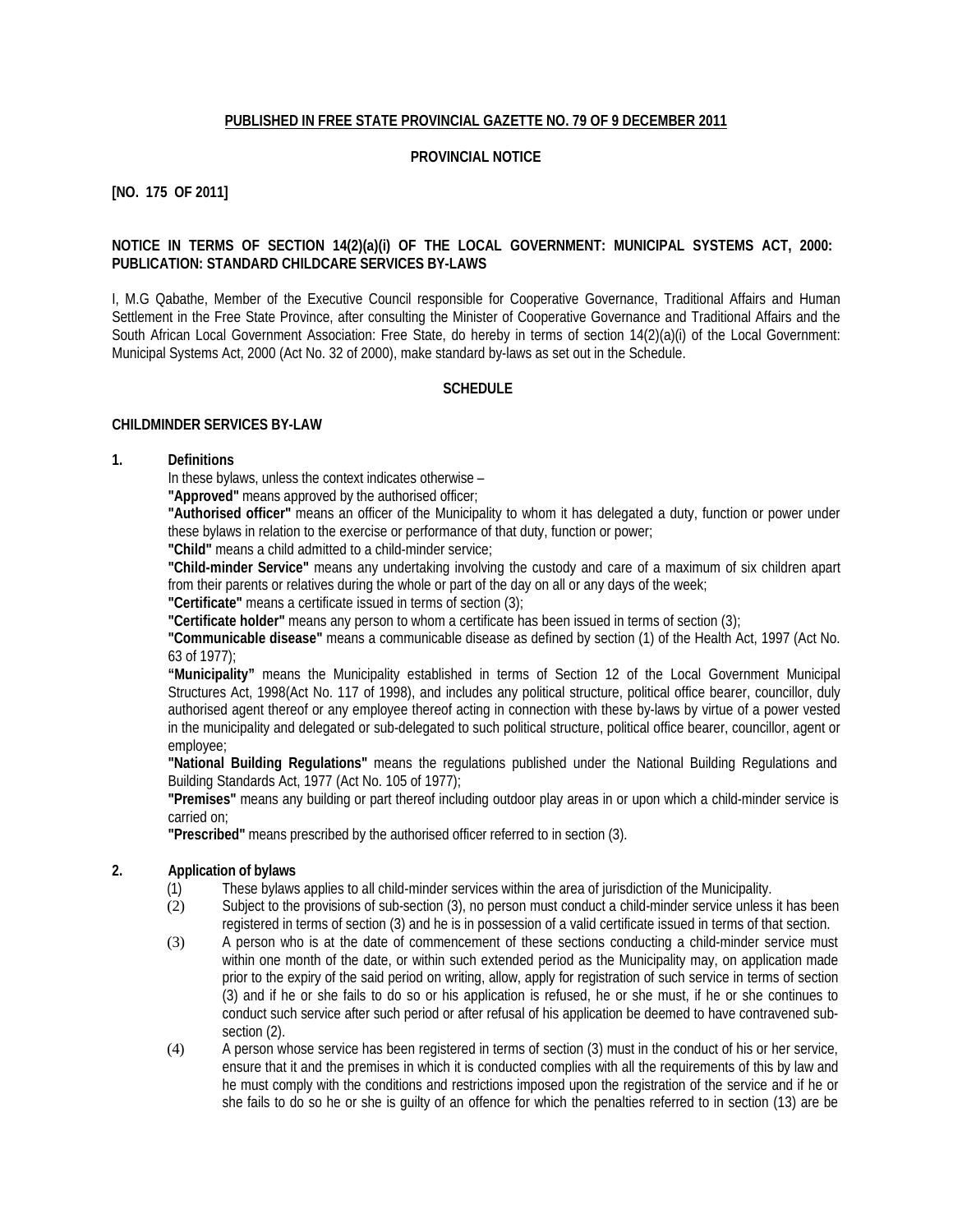applicable.

### **3. Registration of child-minder services**

- (1) Every person who intends to conduct a child-minder service must apply to the authorised officer for registration of that service and must supply such information and plans as that officer may require.
- (2) The authorised officer must approve an application and register the service in respect of which it has been made in terms of sub-section (1) if he or she is satisfied –
	- (a) that the applicant is not a mentally or legally unsuitable person to conduct a child-minder service and that there are no circumstances which are likely to be prejudicial to the health, safety and welfare of children who may be cared for by the service; and
	- (b) that the requirements of sections 6 and 7 have been complied with;
	- (c) that the applicant has not before been convicted of any offence involving abuse of children in any way whatsoever;

and must refuse the application if he or she is not satisfied, provided that he may afford an applicant an opportunity of effecting compliance with the requirements of sections 6 and 7within a prescribed period.

- (3) In approving an application for registration the authorised officer may impose such conditions and restrictions, required in terms of these sections in order to ensure that the health and safety of the children are maintained.
- (4) Upon approval and registration in terms of sub-section (2) the authorised officer must issue a certificate to the applicant which must contain a description of the premises in respect of which the registration has been effected and any conditions or restrictions imposed in terms of sub-section (3), including restrictions as to the number and ages of the children who may be cared for by the service.

# **4. Validity of registration**

- (1) Subject to the provisions of sub-section (2) and of section (5), registration and the certificate issued in respect thereof is valid for an indefinite period but must be valid only in respect of the premises referred to in section  $(3)(4)$ .
- (2) If a certificate holder wishes to transfer his or her service to other premises or if the premises referred to in section (3)(4) are or are to be materially altered so that they no longer comply with the requirements of section (6), the certificate holder must apply to the authorised officer on the prescribed form for the registration of his or her service to be amended accordingly and the provisions of sub-sections (2), (3) and (4) of section (3) are *mutatis mutandis* applicable.
- (3) Registration lapses and the registration certificate issued to the certificate holder ceases to be valid
	- (a) upon his death;
	- (b) if he or she ceases to conduct his or her service,
- (4) A certificate holder must notify the authorised officer in writing if he or she suspends his or her service or ceases to conduct it.

# **5. Cancellation of registration**

- (1) The authorised officer must, by written notice to the certificate holder, cancel registration of a child-minder service if-
	- (a) the certificate holder is convicted of an offence under these sections or pays an admission of guilt in respect of any such offence; or
	- (b) the certificate holder fails to comply with any condition or restriction imposed in terms of section  $(3)(3)$ ; or
	- (c) if it can be readily proven that the authorised officer is of the opinion that the certificate holder is an unsuitable person to conduct a child-minder service, or that circumstances exist that are likely to be prejudicial to the health, safety and welfare of children being cared for by the service.
- (2) Upon cancellation of registration in terms of sub-section (1) the registration certificate ceases to be valid; provided that before cancelling registration the authorised officer may at his or her sole discretion suspend registration to give the certificate holder an opportunity to remedy a defect in the premises or rectify an omission and if the certificate holder does so to his or her satisfaction the authorised officer may elect not to cancel the registration. During the period of such suspension the certificate holder may not conduct his or her child-minder service.
- (3) A certificate holder whose registration has bean cancelled in terms of section (1), may within 14 days of the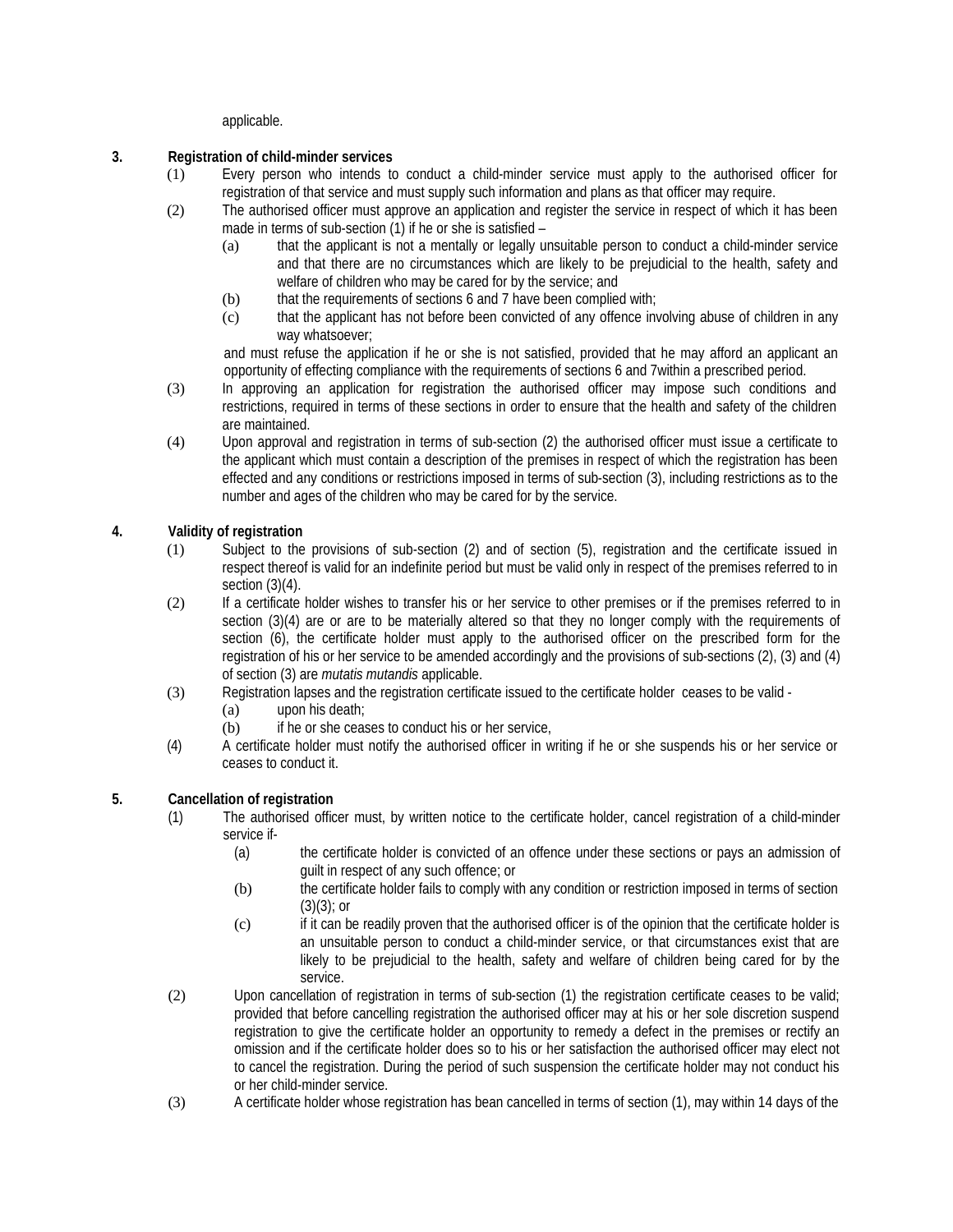date of the notice by which he was given notice of such cancellation, appeal in writing to the appropriate committee of Municipality against the cancellation and the decision of the committee is final.

(4) Cancellation of registration in terms of sub-section (1) will not come into effect until the 14 day period referred to in sub-section (2) has lapsed, or in the case of an appeal in terms of the said sub-section until the cancellation is confirmed by the committee.

## **6. Requirements for premises**

The following minimum accommodation and facilities must be provided in respect of the child-minder service at all times that such service is being conducted:

- (a) An adequate, suitable and unobstructed indoor floor area approved by the authorised officer and reserved for the use of the children.
- (b) An approved floor covering to the floor area in terms of paragraph (a) above.
- (c) Adequate facilities for the preparation of meals on the premises.
- (d) An adequate supply of toilet paper and soap must be available and accessible to the children.
- (e) Suitable toilet and wash facilities for children who are not toilet-trained.
- (f) Plastic buckets with a close fitting lid or other approved means for the storage of soiled napkins.

### **7. Equipment for children**

The certificate holder must provide equipment for the children complying with the following requirements:

- (a) approved individual resting or sleeping equipment for each child;
- (b) sufficient crockery and cutlery for the sole use of the children and kept in a clean and good condition at all times.

## **8. Medical care of children**

The certificate holder must -

- (a) observe all children for any signs of illness, indisposition, injury or other abnormal condition, including possible child abuse;
- (b) immediately notify the parent or guardian of such illness, indisposition, injury or other abnormal condition;
- (c) immediately isolate the child so suffering and devote all care necessary to the comfort and treatment of the child whilst on the premises;
- (d) in the event of a communicable disease or detection of signs of possible child abuse, notify the authorised officer and SAPS immediately;
- (e) keep a record of all injuries and illnesses which occurred or manifested themselves whilst the child was on the premises and keep records of injuries observed on the child which have occurred other than at the premises'
- (f) ensure that all children admitted to the child-minder service have completed basic immunisation schedules considered necessary by the authorised officer vested with the powers and functions referred to in section (3); provided that if any child is too young such immunisation must be carried out and completed as soon as the child is old enough.

# **9. Health and safety measures**

- (1) The certificate holder must, in the interests of the health and safety of the children
	- (a) take effective precautions for the protection of the children against fires, hot-water installations, electrical fittings and appliances and any other article, condition or thing which may be dangerous or likely to cause injury to any child;
	- (b) not accept for admission to the child-minder service or retain in such service any child under the age of five years if there is a swimming or paddling pool on the premises; provided that the provisions of this paragraph must not apply to a person referred to in section (2)(3) in respect of the premises described in the certificate and issued to him or her in terms of section (3)(4) for as long as that certificate remains valid and he or she complies with conditions imposed by the authorised officer in terms of section (3)(3) as to security measures to be taken in relation to the pool on those premises to prevent danger to children;
	- (c) where required re -ensure that all gates or doors of outdoor play areas are close-fitting and securely locked or otherwise closed so as to prevent children from entering or leaving the confines of such areas or the premises of their own accord and to prevent the entrance or presence of domestic animals, including dogs;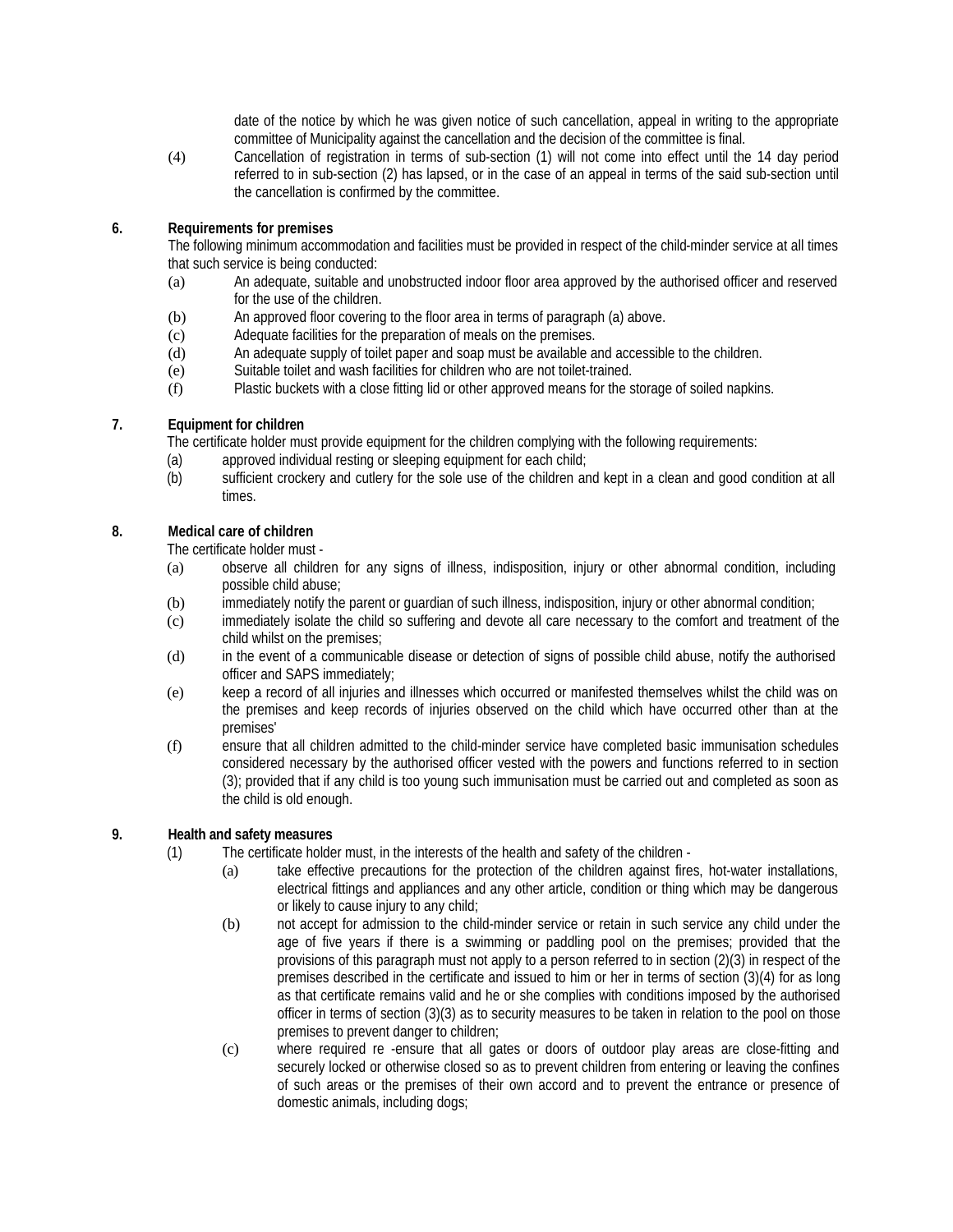- (d) equip and maintain a first-aid cupboard with first-aid materials and equipment to the satisfactions of the authorised officer and keep it readily available for use and out of reach of the children;
- (e) store medicines, corrosive and other harmful substances, including alcoholic beverages, in a safe manner and in a place not accessible to the children;
- (f) ensure that no noxious or poisonous plant or shrub grows on the premises;
- (g) arrange for the medical examination of employees and other person involved in the conduct of the child-minder service or present on the premises when called upon by the authorised officer to do so and must not allow any such person who is found to be suffering from or to be a carrier or a communicable disease to remain on the premises;
- (2) The provisions of the Regulations relating to Communicable Disease and the Notification Medical Conditions published under Government Notice 2438 dated 30 October 1987 are *mutatis mutandis* applicable to the premises of child-minder services as if they fell within the scope of the expression "teaching institution" in regulation 1 of those Regulations and -
	- (a) a breach by a certificate holder if a duty placed upon a principal in terms of those Regulations is deemed to be a breach of these sections;
	- (b) the duties placed upon and the powers vested in a medical officer of health under those Regulations must be placed upon or vest in the authorised officer to whom the powers and functions referred to in section (3) have been delegated for the purposes of these sections.

# **10. Management responsibilities**

The certificate holder must ensure that -

- (a) no refuse receptacle or any other potentially harmful or hazardous thing or material is stored in the outdoor play area used by the children;
- (b) the buckets used for the soiled napkins are kept in a clean and sanitary condition at all times and cleaned regularly with an approved disinfectant;
- (c) the children are at all times under adult supervision;
- (d) meals, which are provided to the children must meet the requirements of the authorised officer;
- (e) prepared infant feeds are supplied by parents or guardians in bottles with covered teats;
- (f) the premises are maintained in a clean, hygienic, safe, sound and pest and rodent free condition.

# **11. Health register**

The certificate holder must maintain a health register reflecting the following details of all children admitted to the childminder service -

- (a) The child's name and date of birth.
- (b) The name of the parents or guardian and their address.
- (c) The name and address and telephone number of a medical practitioner who may be consulted in emergencies with written authority given by the parents or guardian to send for him.
- (d) Details of immunisation.
- (e) Details of allergies and any medical treatment which each child may be undergoing.

# **12. Right of entry and inspection of premises and records**

Subject to the provisions of Section 101 of the Local Government: Municipal Systems Act 2000 (Act No. 32 of 2000) an authorised officer may for any purpose connected with the carrying out of these bylaws, at all reasonable times, enter any premises upon which a child-minder service is conducted, or upon which such officer has reasonable grounds for suspecting the existence of such child-minder service and make such examination, enquiry and inspection thereon as he may deem necessary.

# **13. Offences and penalties**

- (1) Any person who fails to give, or refuses access to any authorised officer, if he or she requests entrance to such premises, or who obstructs or hinders such officer in the execution of his or her duties in terms of these sections or who fails or refuses to give information or to produce records that he or she may lawfully be required to give or produce to such officer, or who gives to such officer false or misleading information knowing it to be false or misleading, is guilty of an offence.
- (2) A person who contravenes any provision of these sections or contravenes any conditions or restrictions imposed upon the granting of an application in terms of section (3) is guilty of an offence and upon conviction